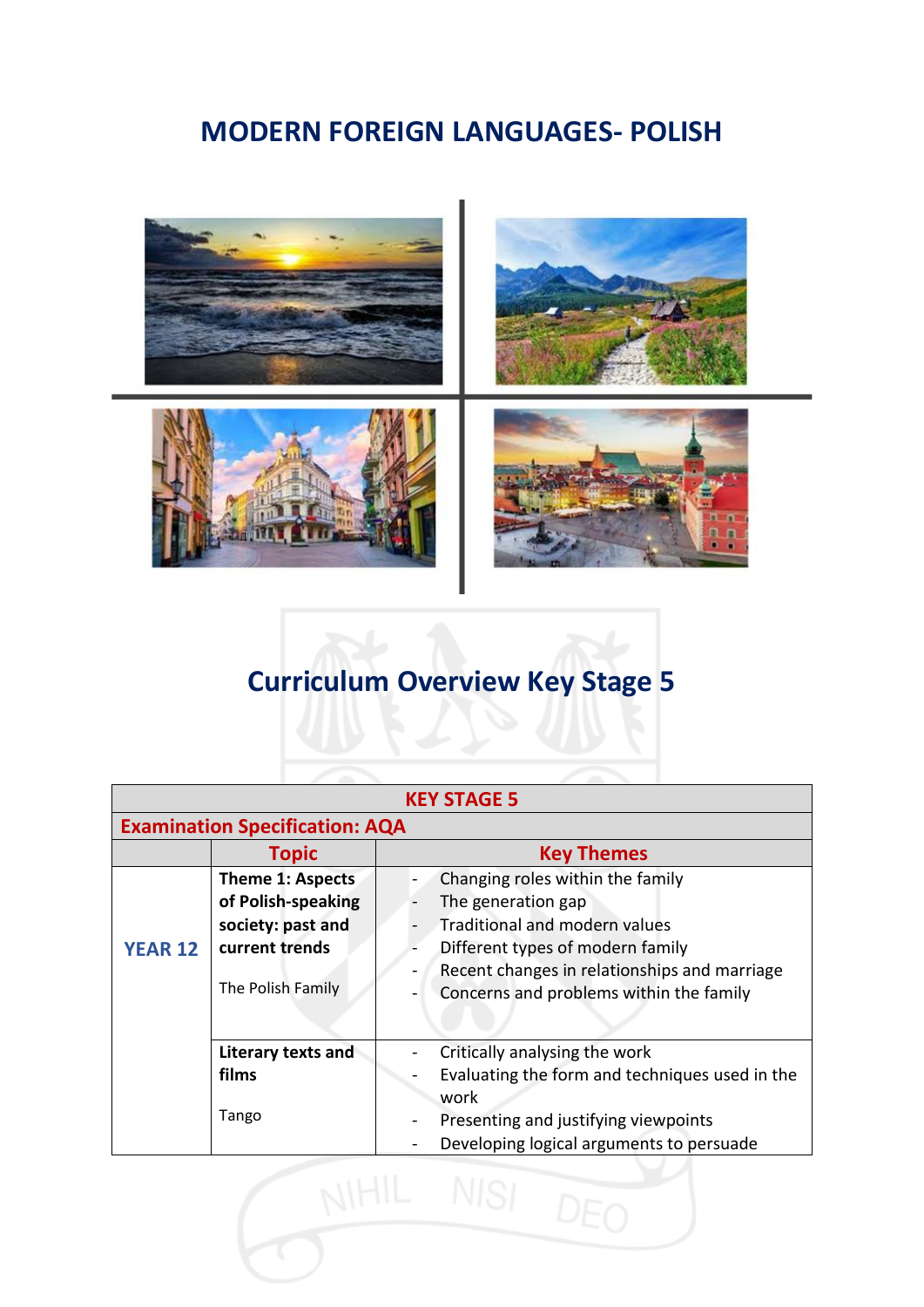|                |                                                                                                                                            | Relating the work to key concepts, issues and<br>the social context<br>Writing a critical response                                                                                                                                                                                                                                        |
|----------------|--------------------------------------------------------------------------------------------------------------------------------------------|-------------------------------------------------------------------------------------------------------------------------------------------------------------------------------------------------------------------------------------------------------------------------------------------------------------------------------------------|
|                | <b>Theme 1: Aspects</b><br>of Polish-speaking<br>society: past and<br>current trends<br>The evolution of the<br>digital world in<br>Poland | The internet in daily life<br>Hate online<br>Social media - benefits and dangers<br>Internet addiction<br>Advantages and disadvantages of new<br>technology<br>The digitalisation of Polish society                                                                                                                                       |
|                | Literary texts and<br>films<br>Przypadek                                                                                                   | Critically analysing the work<br>$\overline{\phantom{0}}$<br>Evaluating the form and techniques used in the<br>work<br>Presenting and justifying viewpoints<br>Developing logical arguments to persuade<br>$\overline{\phantom{0}}$<br>Relating the work to key concepts, issues and<br>the social context<br>Writing a critical response |
|                | Theme 2: Aspects<br>of Polish-speaking<br>society: past and<br>current issues<br>Social diversity and<br>mobility in Poland                | <b>Education and career choices</b><br>People on the margins of society<br>Tolerance and respect                                                                                                                                                                                                                                          |
|                | Literary texts and<br>films<br>Panny z Wilka<br><b>Brzezina</b>                                                                            | Critically analysing the work<br>Evaluating the form and techniques used in the<br>work<br>Presenting and justifying viewpoints<br>Developing logical arguments to persuade<br>Relating the work to key concepts, issues and<br>the social context<br>Writing a critical response                                                         |
|                | <b>Topic</b>                                                                                                                               | <b>Key Themes</b>                                                                                                                                                                                                                                                                                                                         |
| <b>YEAR 13</b> | Theme 2: Aspects<br>of Polish-speaking<br>society: past and<br>current issues<br>Impact of emigration<br>on Polish society                 | Reasons for emigration<br>Advantages and disadvantages for Polish society<br>Attitudes within Poland to migration                                                                                                                                                                                                                         |
|                |                                                                                                                                            | NISI                                                                                                                                                                                                                                                                                                                                      |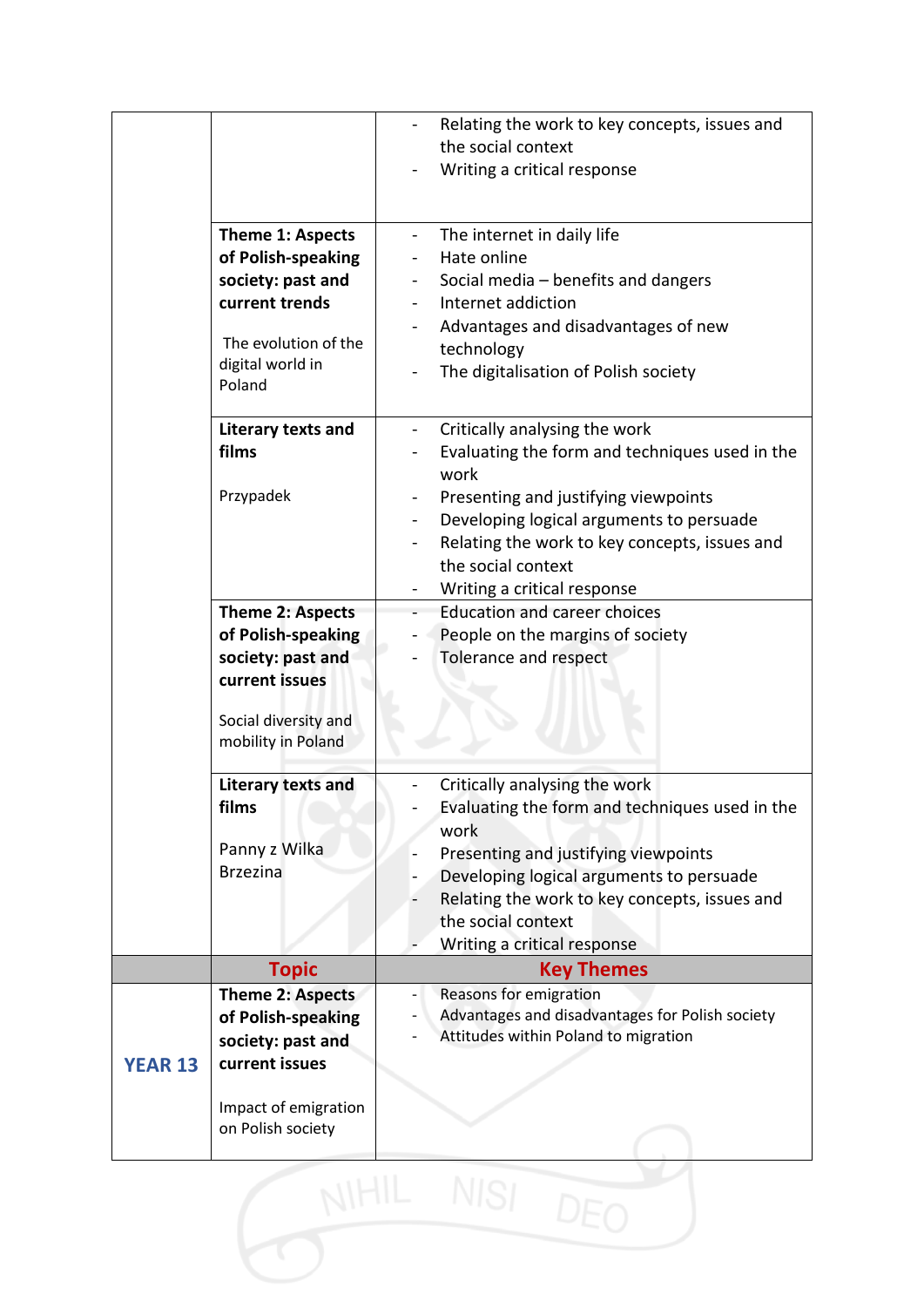| Literary texts and<br>films                | Critically analysing the work<br>Evaluating the form and techniques used in the |
|--------------------------------------------|---------------------------------------------------------------------------------|
|                                            | work                                                                            |
| Popiół i diament                           | Presenting and justifying viewpoints                                            |
|                                            | Developing logical arguments to persuade                                        |
|                                            | Relating the work to key concepts, issues and                                   |
|                                            | the social context                                                              |
|                                            | Writing a critical response                                                     |
| Literary texts and                         | Critically analysing the work                                                   |
| films                                      | Evaluating the form and techniques used in the                                  |
|                                            | work                                                                            |
| Katyń                                      | Presenting and justifying viewpoints                                            |
|                                            | Developing logical arguments to persuade                                        |
|                                            | Relating the work to key concepts, issues and                                   |
|                                            | the social context                                                              |
|                                            | Writing a critical response                                                     |
| <b>Theme 3: Aspects</b>                    | The role of Poland in Europe<br>$\overline{\phantom{0}}$                        |
| of political life in                       | The benefits of membership of the EU for                                        |
| Poland past and                            | Poland                                                                          |
| present                                    | The challenges of membership of the EU for                                      |
|                                            | Poland                                                                          |
| Poland and the<br><b>European Union</b>    |                                                                                 |
|                                            |                                                                                 |
| <b>Theme 3: Aspects</b>                    | Young people and their engagement with                                          |
| of political life in                       | politics                                                                        |
| Poland past and                            | Priorities for youth politics in Poland                                         |
| present                                    | Values and ideals                                                               |
| Polish politics and                        |                                                                                 |
| young people                               |                                                                                 |
|                                            |                                                                                 |
| <b>Theme 4: Artistic</b><br>culture in the | Roots and origins                                                               |
| <b>Polish-speaking</b>                     | Social and economic impact<br>Regional and local heritage                       |
| world past and                             |                                                                                 |
| present                                    |                                                                                 |
|                                            |                                                                                 |
| Festivals and                              |                                                                                 |
| traditions                                 |                                                                                 |
| <b>Theme 4: Artistic</b>                   | Cinema                                                                          |
| culture in the                             | Art                                                                             |
| Polish-speaking<br>world past and          | <b>Music</b>                                                                    |
| present                                    |                                                                                 |
|                                            |                                                                                 |
|                                            |                                                                                 |
|                                            |                                                                                 |
|                                            |                                                                                 |
|                                            |                                                                                 |